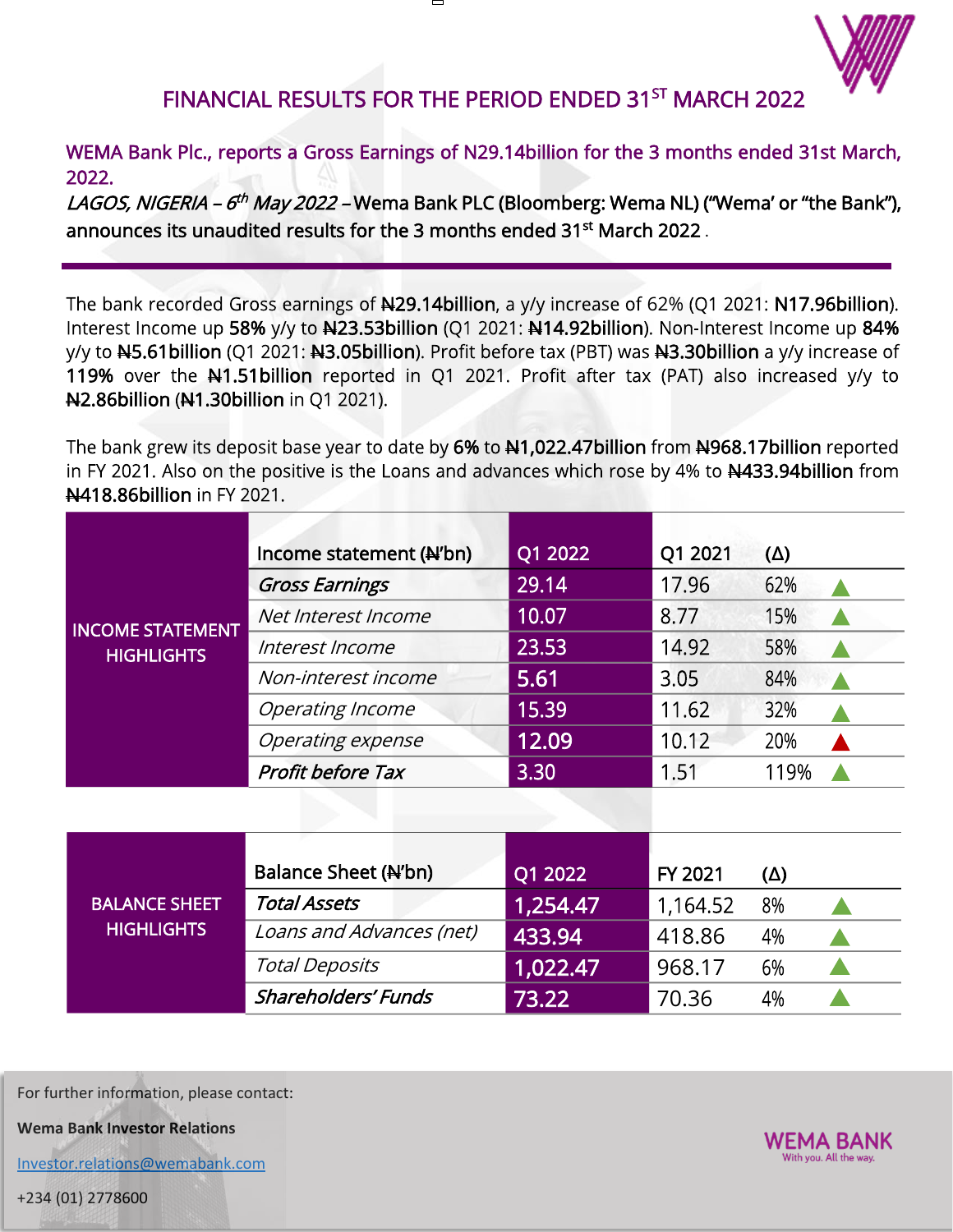

| <b>KEY</b><br><b>PERFORMANCE</b><br><b>RATIOS</b> | Ratio (%)                | Q1 2022 | Q1 2021 | <u>(Δ)</u> |  |
|---------------------------------------------------|--------------------------|---------|---------|------------|--|
|                                                   | Return on Average Equity | 18.40   | 10.16   | 81%        |  |
|                                                   | Return on Average Asset  | 1.16    | 0.59    | 86%        |  |
|                                                   | Net Interest Margin      | 5.87    | 5.84    | 1%         |  |
|                                                   | Yield on Asset           | 16.99   | 10.01   | 70%        |  |
|                                                   | Capital Adequacy Ratio   | 13.76   | 14.75   | $-7%$      |  |

Commenting on the result, the Managing Director, Chief Executive officer of the bank, Mr. Ademola Adebise attributed the impressive performance to the relentless spirit and hard work of the employees.

"Our human capital resource remains the single most important factor in our upward trajectory and improved figures in recent times. They have been cracking difficult business puzzles and providing business solutions that solve business problems in an amazing and incredible fashion", Adebise said.

Also commenting on the result, the bank's Chief Finance Officer, Mr. Tunde Mabawonku, explained the bank's, progressive business development drive and the deployment of cutting-edge technology to deliver superior banking services to their customers.

"We have deployed digital banking assets to optimize customer satisfaction as well as to reduce cost and inefficiency. ALAT has been strengthened and has been well received by the business community as well as the youth segment of the market.

We hope to build on these successes and deliver greater value and services to our esteemed customers and deliver better returns to our shareholders", Mabawonku said.

For further information, please contact: **Wema Bank Investor Relations**

[Investor.relations@wemabank.com](mailto:Investor.relations@wemabank.com)

+234 (01) 2778600

d